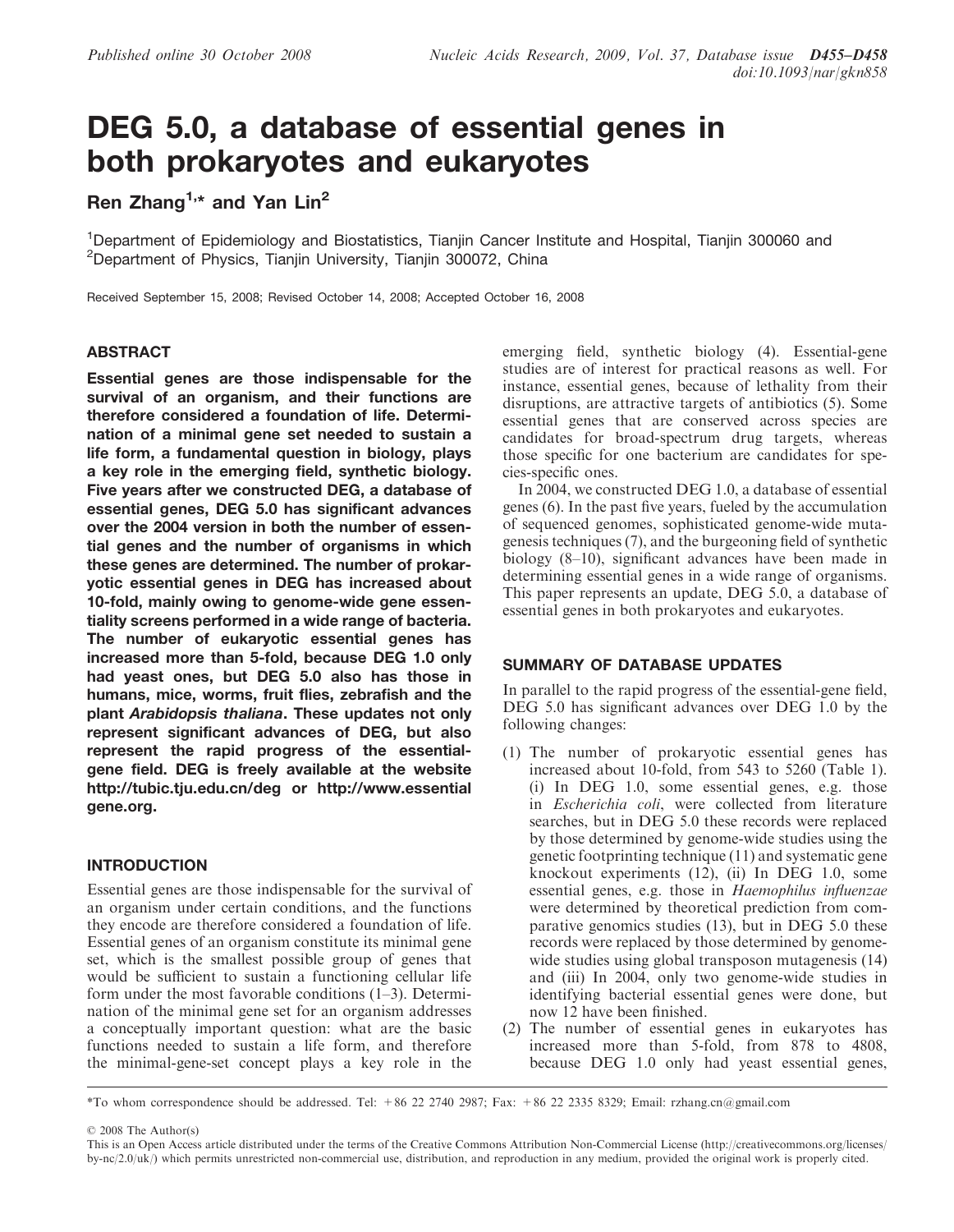| <b>Table 1.</b> Contents of DEG version $5.0^a$ |  |
|-------------------------------------------------|--|
|-------------------------------------------------|--|

| No.            | Kingdom    | Organism                   | Essential<br>gene no. | Method                                                    | Saturated or<br>near saturated | References |
|----------------|------------|----------------------------|-----------------------|-----------------------------------------------------------|--------------------------------|------------|
|                | Prokaryote | Acinetobacter baylyi       | 499                   | Single-gene deletions                                     |                                | (23)       |
|                | Prokaryote | Bacillus subtilis          | 271                   | Single-gene deletions                                     |                                | (24)       |
| 3              | Prokaryote | Escherichia coli           | 712                   | Genetic footprinting and single-gene deletions            |                                | (11,12)    |
| $\overline{4}$ | Prokaryote | Francisella novicida       | 392                   | Transposon mutagenesis                                    |                                | (25)       |
| 5              | Prokaryote | Haemophilus influenzae     | 642                   | Transposon mutagenesis                                    |                                | (14)       |
| 6              | Prokaryote | Helicobacter pylori        | 323                   | Transposon mutagenesis                                    |                                | (26)       |
|                | Prokaryote | Mycobacterium tuberculosis | 614                   | Transposon mutagenesis                                    |                                | (27)       |
| 8              | Prokaryote | Mycoplasma genitalium      | 381                   | Transposon mutagenesis                                    |                                | (18)       |
| 9              | Prokaryote | Mycoplasma pulmonis        | 310                   | Transposon mutagenesis                                    |                                | (28)       |
| 10             | Prokaryote | Pseudomonas aeruginosa     | 335                   | Transposon mutagenesis                                    |                                | (29)       |
| 11             | Prokaryote | Salmonella typhimurium     | 230                   | Insertional-duplication mutagenesis                       |                                | (31)       |
| 12             | Prokaryote | Staphylococcus aureus      | 302                   | Antisense RNA                                             | N                              | (21,22)    |
| 13             | Prokaryote | Streptococcus pneumoniae   | 244                   | Single-gene deletions and allelic replacement mutagenesis | N                              | (19,20)    |
| 14             | Prokaryote | Vibrio cholerae            | 5                     | Transposon mutagenesis                                    | N                              | (40)       |
| 15             | Eukaryote  | Arabidopsis thaliana       | 777                   | T-DNA insertion                                           | N                              | (36)       |
| 16             | Eukaryote  | Caenorhabditis elegans     | 294                   | RNA interference                                          | N                              | (34)       |
| 17             | Eukaryote  | Danio rerio                | 288                   | Insertion mutagenesis                                     | N                              | (35)       |
| 18             | Eukaryote  | Drosophila melanogaster    | 339                   | P-element insertion mutagenesis                           | N                              | (33)       |
| 19             | Eukaryote  | Homo sapiens               | 118                   | Literature search                                         | N                              | (38)       |
| 20             | Eukaryote  | Mus musculus               | 2114                  | Literature search                                         | N                              | (37)       |
| 21             | Eukaryote  | Saccharomyces cerevisiae   | 878                   | Single-gene deletions                                     | Y                              | (32)       |

<sup>a</sup>In some cases, there is a slight difference between the essential-gene number reported and that in DEG. This is mainly due to annotation changes in the latest versions of genomes such that some records could not be found, or because reported results contain identical records or are only partially published.

but DEG 5.0 also has those in humans, mice, worms, fruit flies, zebrafish and the plant Arabidopsis thaliana.

#### DATABASE DESCRIPTION

#### Essential genes in prokaryotes

Determination of a minimal gene set for cellular life was made possible by the availability of the first two completely sequenced genomes from the bacteria Mycoplasma genitalium  $(15)$  and H. influenzae  $(16)$ . An attempt to determine a minimal gene set was pioneered by Koonin and coworkers by comparing these two sequenced genomes that belong to two ancient bacterial lineages, based on a notion that genes that are conserved between them are likely essential for cellular functions (13).

In 1999, Venter's group performed the first global transposon mutagenesis in  $M$ . *genitalium* to experimentally address the question of what is the minimal gene set for a living organism (17), and about 300 genes were estimated to be essential and were included in DEG 1.0. However, the concept of global transposon mutagenesis is in fact based on the identification of non-essential genes, i.e. those disrupted by transposons are identified, and those not disrupted are considered essential. Therefore, to gain the proof of gene dispensability in M. genitalium, Venter's group isolated and characterized every Tn4001 insertion mutants that were present in individual colonies picked from agar plates (18). Consequently, 382 genes were demonstrated to be essential, and these genes were included in DEG 5.0 by replacing those in version 1.0. A high-density transposon mutagenesis strategy was also

applied to  $H$ . *influenzae* (14), and the essential genes so obtained replaced corresponding records in DEG 1.0, which were determined by comparative genomics  $(13)$ .

In DEG 1.0, essential genes of E. coli were collected from http://magpie.genome.wisc.edu/~chris/essential.html, in which essential genes were obtained by searching related literatures. Using a genetic footprinting technique, Gerdes et al. (11) conducted a genome-wide, comprehensive experimental assessment of the E. coli genes necessary for robust aerobic growth, and consequently, 620 genes were identified to be essential. In addition, the Keio collection contains 303 essential genes that were determined by systematic single-gene knockout experiments (12). Therefore, in DEG 5.0, essential gene records obtained by literature search were replaced by those obtained through both genome-wide mutagenesis studies (11) and systematic single-gene knockout experiments (12), except that only one copy is retained for the 205 genes that overlap between the two studies.

About 100 Streptococcus pneumoniae essential genes were determined by a high-throughput gene disruption system (19). Later, 133 essential genes were determined by allelic replacement mutagenesis (20). In DEG 5.0, the two results were combined by removing redundant records, resulting in 244 essential genes in S. pneumoniae. DEG 1.0 contained 65 Staphylococcus aureus essential genes determined by using antisense RNA technique (21), and DEG 5.0 now contains 302 S. aureus essential genes by combining with results from the studies using the rapid shotgun antisense RNA method (22).

In the past several years, many genome-wide mutagenesis studies have been performed in a wide range of bacteria. In addition to those mentioned above, DEG 5.0 contains essential genes determined by large-scale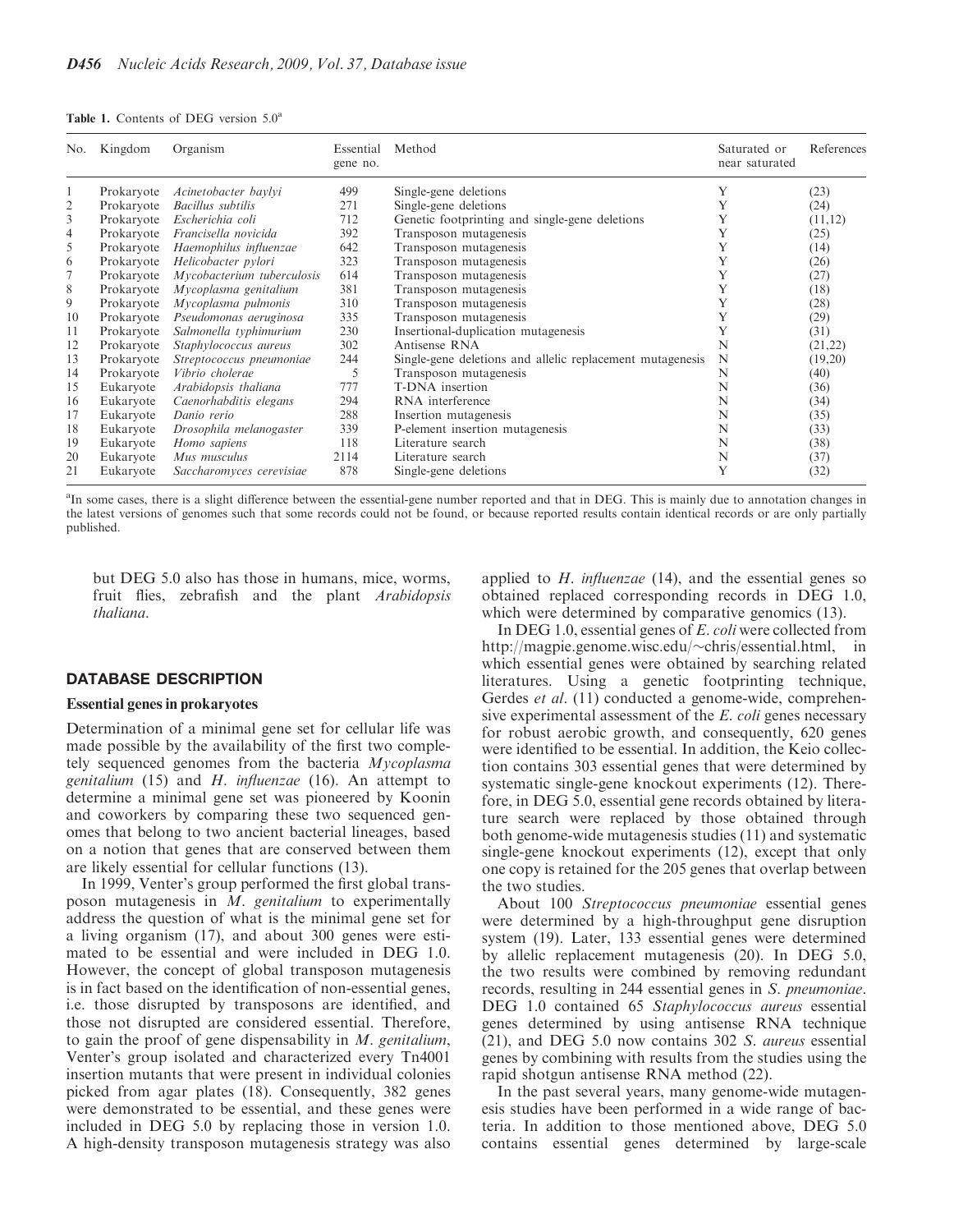single-gene deletion studies in Acinetobacter baylyi (23) and Bacillus subtilis (24), those determined by global transposon mutagenesis in Francisella novicida (25), Helicobacter pylori (26), Mycobacterium tuberculosis (27), Mycoplasma pulmonis (28) and Pseudomonas aeruginosa (29,30), and those determined by trapping lethal insertions in Salmonella typhimurium (31).

#### Essential genes in eukaryotes

Another major improvement in DEG 5.0 is the inclusion of essential genes of many eukaryotes, including animals and the plant A. thaliana, whereas the only eukaryotic species in DEG 1.0 was Saccharomyces cerevisiae (32). The goal of determining bacterial minimal gene set also applies to eukaryotes, i.e. to define a minimal gene set needed to produce a living multicellular organism or a viable plant. Although this goal is obviously too ambitious at the current stage, much effort has already been devoted in the identification of essential genes in eukaryotes.

In the Drosophila genome, about 25% of genes were disrupted by P-element insertions by The Berkeley Drosophila Genome Project (33), and those genes whose disruption had lethal phenotypes were collected in DEG 5.0. In the Caenorhabditis elegans genome, using the RNA interference, Kamath et al. (34) inhibited the activity of about 86% of all genes, and characterized their phenotypes, and genes whose inhibition were lethal were included in DEG 5.0. Hopkins and coworkers conducted a large-scale insertional mutagenesis in zebrafish to identify genes essential for embryonic and early larval development (35), and the identified essential genes were collected in DEG 5.0. The first large-scale identification of essential genes in a flowering plant was performed by Meinke and coworker in A. thaliana by characterizing a large number of T-DNA insertion lines (36), and the identified essential genes were collected in DEG 5.0.

Large-scale gene inactivation studies have not been performed in mice, likely due to technical difficulties and labor intensiveness, however, because mice are probably the most important model organism, a large number of genes have already been inactivated by individual laboratories. In a study comparing essentiality between duplicate genes and singleton genes, Liao and Zhang (37) analyzed nearly 3900 individually inactivated mouse genes, and found that about 55% were essential in both singletons and duplicates. The essential genes analyzed in this study were collected in DEG 5.0. In another study comparing human and mouse essential genes, Liao and Zhang (38) extensively reviewed literatures to find genes whose null mutations in humans are lethal, and these human essential genes were also collected in DEG 5.0.

#### User interface and data access

The whole database is divided into two subdatabases, those of prokaryotic and eukaryotic essential genes. Each entry has a unique DEG identification number, gene name, gene reference number, gene function, and DNA and protein sequences. For prokaryotic essential genes, a link to the COG information (39) is also provided. All information is stored and operated by an open-source database management system, MySQL, which allows rapid data retrieval. There are several ways by which users can have access to the data. Users can browse the essential gene records, and can also search for essential genes by their names, functions, accession numbers and organisms. In addition, users can also perform BLAST searches against DEG for query DNA or protein sequences. Because the database is composed of two subdatabases, i.e. those for prokaryotes and eukaryotes, users need to perform the functions of Browse, Search and BLAST in individual databases. In addition, the whole database can also be downloaded upon request.

## CONCLUSION AND FUTURE DEVELOPMENT

DEG 5.0 has significant advances over DEG 1.0 in both the number of essential genes and the number of organisms in which these genes are determined. These updates not only represent significant advances over the 2004 version of DEG, but also represent the rapid progress of the essential-gene field. In future, in prokaryotes, fueled by the availability of more and more complete genomes and the emerging field, synthetic biology, it is expected that the increase in the essential gene number will accelerate, whereas in eukaryotic model organisms, because most gene essentiality screens are far from saturated, the number of essential genes is also expected to grow. These advances will be reflected timely by DEG future updates. We welcome users' comments, corrections and new information, which will be used for updating. DEG is freely available at the website http://tubic.tju.edu.cn/deg or http://www.essentialgene.org.

## ACKNOWLEDGEMENTS

We would like to thank the anonymous referees for their constructive comments.

#### FUNDING

The present work was supported in part by the National Natural Science Foundation of China (NNSF 90408028). Funding for open access charge: NNSF 90408028.

Conflict of interest statement. None declared.

#### REFERENCES

- 1. Koonin,E.V. (2000) How many genes can make a cell: the minimalgene-set concept. Annu. Rev. Genomics Hum. Genet., 1, 99–116.
- 2. Koonin,E.V. (2003) Comparative genomics, minimal gene-sets and the last universal common ancestor. Nat. Rev. Microbiol., 1, 127–136.
- 3. Gerdes,S., Edwards,R., Kubal,M., Fonstein,M., Stevens,R. and Osterman,A. (2006) Essential genes on metabolic maps. Curr. Opin. Biotechnol., 17, 448–456.
- 4. Lartigue,C., Glass,J.I., Alperovich,N., Pieper,R., Parmar,P.P., Hutchison,C.A. 3rd, Smith,H.O. and Venter,J.C. (2007) Genome transplantation in bacteria: changing one species to another. Science, 317, 632–638.
- 5. Galperin,M.Y. and Koonin,E.V. (1999) Searching for drug targets in microbial genomes. Curr. Opin. Biotechnol., 10, 571–578.